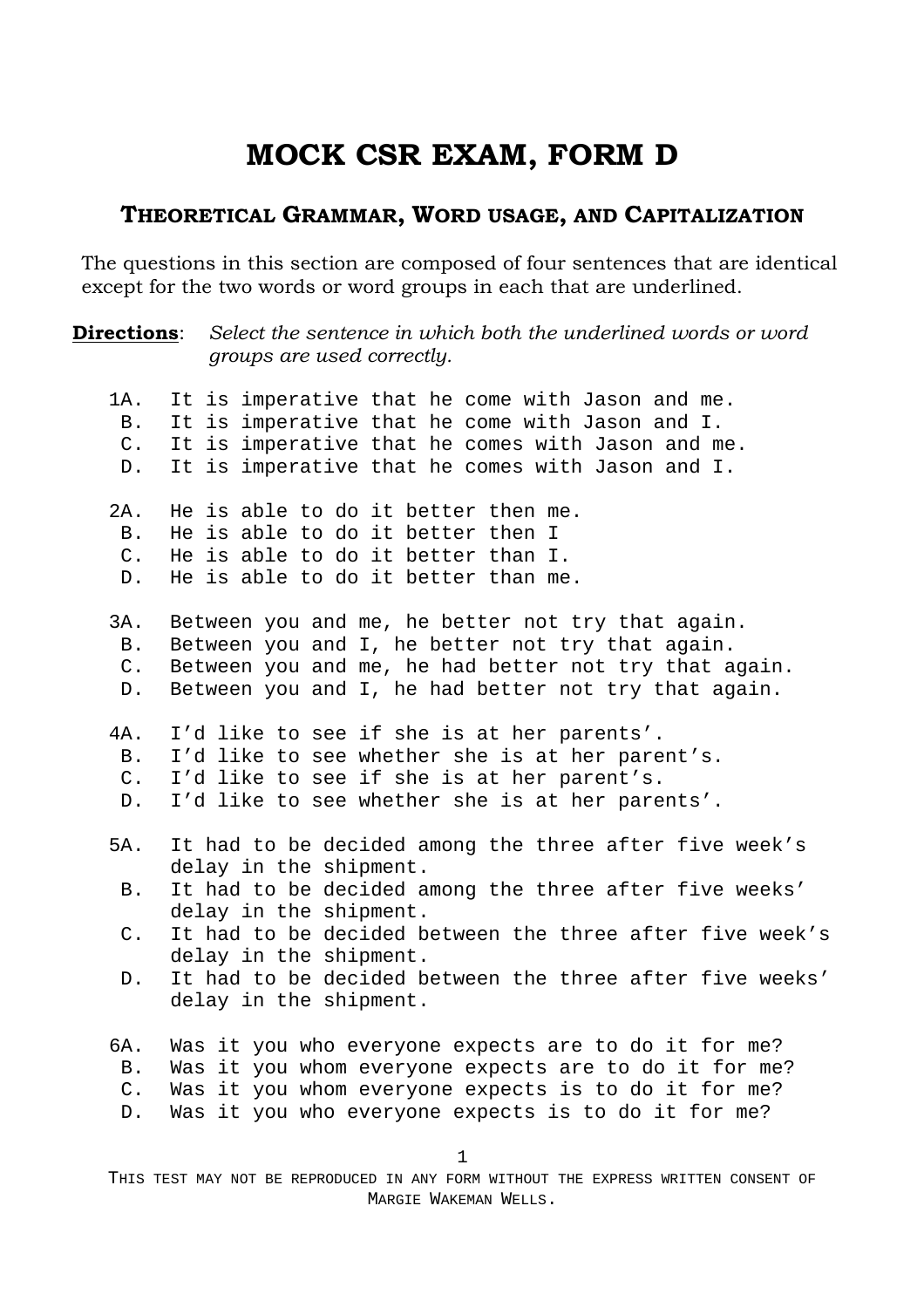- 7A. They intended to give it to whoever they deemed would do the better job between the office manager and his aide.
	- B. They intended to give it to whoever they deemed would do the best job between the office manager and his aide.
	- C. They intended to give it to whomever they deemed would do the better job between the office manager and his aide.
	- D. They intended to give it to whomever they deemed would do the best job between the office manager and his aide.
- 8A. There is no question about who's ideas are very different from mine.
	- B. There is no question about who's ideas are very different than mine.
	- C. There is no question about whose ideas are very different than mine.
	- D. There is no question about whose ideas are very different from mine.
- 9A. I intended to spend only a few minutes to see whether Maria and her could go with us.
	- B. I only intended to spend a few minutes to see whether Maria and her could go with us.
	- C. I intended to spend only a few minutes to see whether Maria and she could go with us.
	- D. I only intended to spend a few minutes to see whether Maria and she could go with us.
- 10A. That one seemed to be broke even though most of them were okay.
	- B. That one seemed to be broke even though most of them was okay.
	- C. That one seemed to be broken even though most of them was okay.
	- D. That one seemed to be broken even though most of them were okay.
- 11A. It went smoother the first night than on any other night that we spent with the Ortizes.
	- B. It went smoother the first night than on any other night that we spent with the Ortiz's.
	- C. It went more smoothly the first night than on any other that we spent with the Ortiz's.
	- D. It went more smoothly the first night than on any other that we spent with the Ortizes.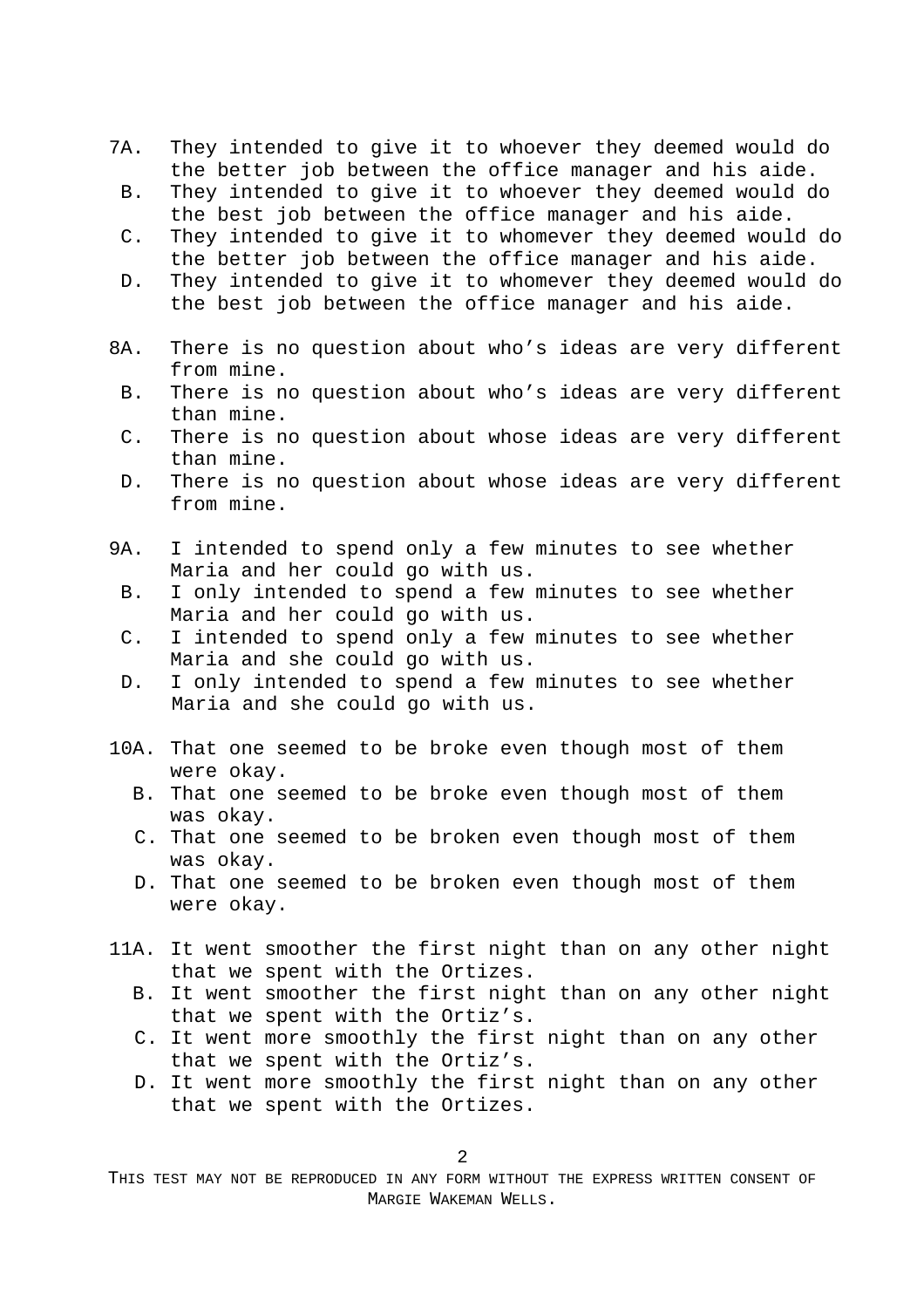- 12A. She had laid there too long and had trouble getting into a comfortable position.
	- B. She had lain there too long and had trouble getting into a comfortable position.
	- C. She had lain there too long and had trouble getting in to a comfortable position.
	- D. She had laid there too long and had trouble getting in to a comfortable position.
- 13A. Either the aides or the boss has to take responsibility for getting Jim and you a copy.
	- B. Either the aides or the boss have to take responsibility for getting Jim and you a copy.
	- C. Either the aides or the boss has to take responsibility for getting you and Jim a copy.
	- D. Either the aides or the boss have to take responsibility for getting you and Jim a copy.
- 14A. My preference when it comes to whether there are less helpers and assistants is the more hands, the better.
	- B. My preference when it comes to whether there are fewer helpers and assistants is the more hands, the better.
	- C. My preference when it comes to whether there are less helpers and assistants are the more hands, the better.
	- D. My preference when it comes to whether there are fewer helpers and assistants are the more hands, the better.
- 15A. How many of them can we count on to make sure that her and her family and friends has what they need?
	- B. How many of them can we count on to make sure that her and her family and friends have what they need?
	- C. How many of them can we count on to make sure that she and her family and friends has what they need?
	- D. How many of them can we count on to make sure that she and her family and friends have what they need?
- 16A. Every man and woman is going to have to choose which one of the candidates who are running should win.
	- B. Every man and woman are going to have to choose which one of the candidates who are running should win.
	- C. Every man and woman are going to have to choose which one of the candidates who is running should win.
	- D. Every man and woman is going to have to choose which one of the candidates who is running should win.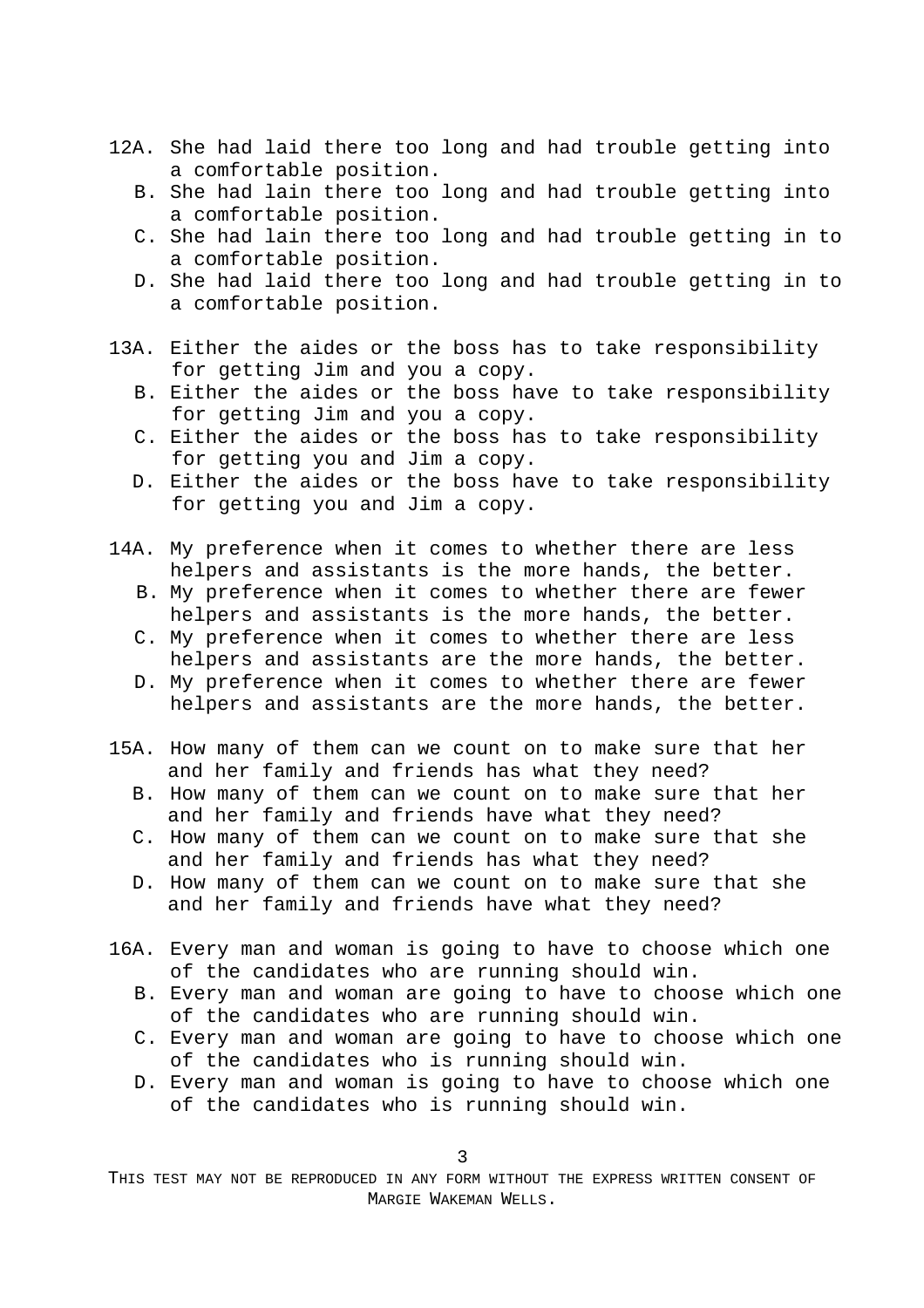- 17A. The number of calls we took for those two weeks is higher than we -- Ray, Sue, and I -- had expected.
	- B. The number of calls we took for those two weeks is higher than we -- Ray, Sue, and me -- had expected.
	- C. The number of calls we took for those two weeks are higher than we -- Ray, Sue, and  $I$  -- had expected.
	- D. The number of calls we took for those two weeks are higher than we -- Ray, Sue, and me -- had expected.
- 18A. Every one of the girls who were there was called later.
	- B. Everyone of the girls who were there were called later.
	- C. Every one of the girls who were there were called later.
	- D. Everyone of the girls who were there was called later.
- 19A. The three men -- Davidson, Harris, and he -- are known to own thousands of dollar's worth of jewels. B. The three men -- Davidson, Harris, and him -- are known to own thousands of dollar's worth of jewels. C. The three men -- Davidson, Harris, and he -- are known to own thousands of dollars' worth of jewels. D. The three men -- Davidson, Harris, and him -- are known to own thousands of dollars' worth of jewels.
- 20A. He demanded that she is there to see Bob and Jo's baby
	- B. He demanded that she is there to see Bob's and Jo's baby.
	- C. He demanded that she be there to see Bob and Jo's baby.
	- D. He demanded that she be there to see Bob's and Jo's baby.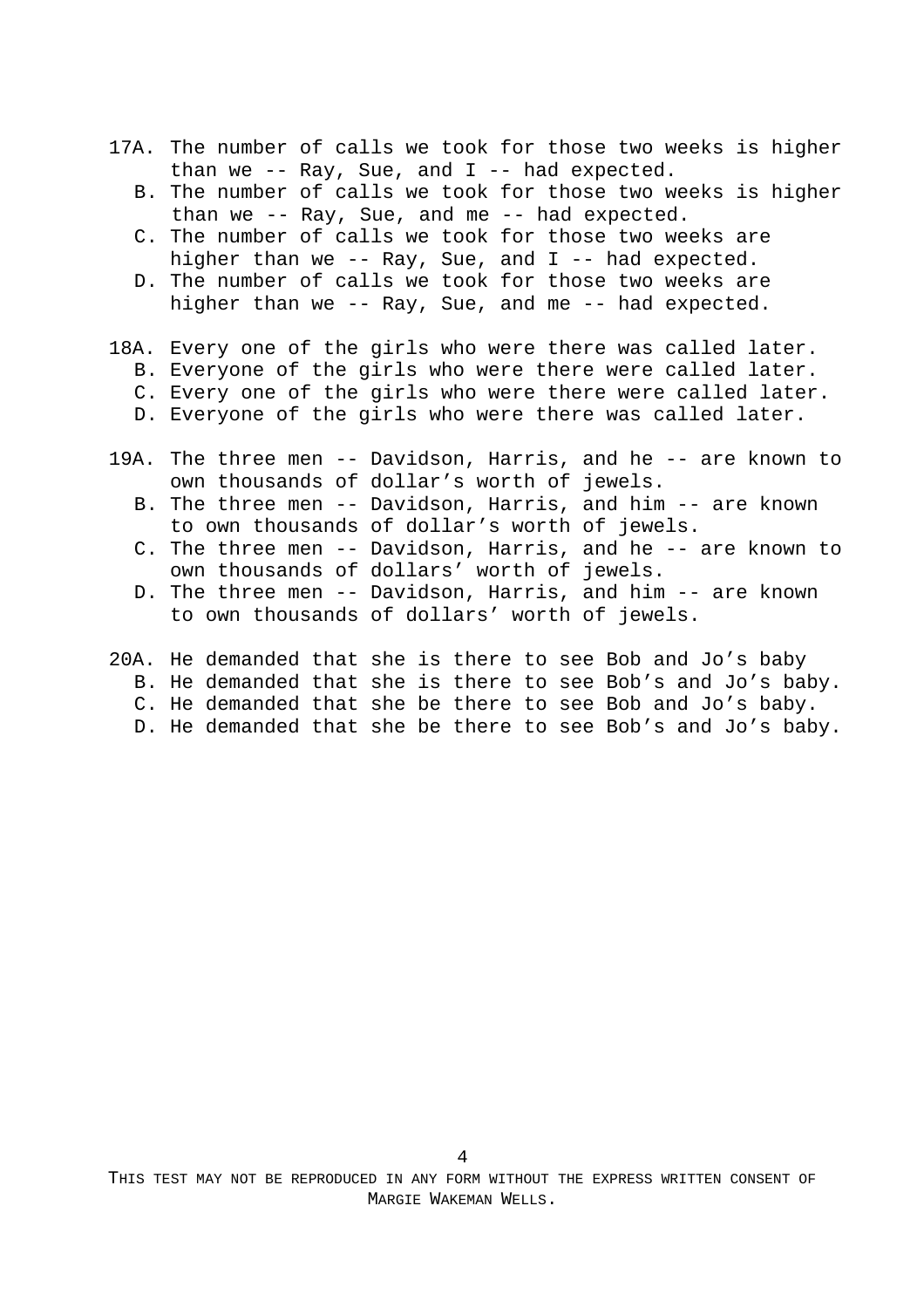## **PROOFREADING FOR PUNCTUATION, SPELLING, AND WORD USAGE**

This section consists of four-line cases. Each line in each case is a separate test item.

Read each case and determine whether each individual line in the case contains a punctuation error, a spelling error, a word usage error, or no error.

Capitalization, grammar, and hyphenation are not tested in this section.

**Directions**: *Select the option that designates the type of error*.

- A. Punctuation error: Commas, periods, question marks, quotes, dashes, apostrophes, semicolons, or colons that are used incorrectly, omitted, or misplaced.
- B. Spelling error: A word that is misspelled and forms no valid word. Example: *defendant* (correct) vs. *defendent* (incorrect).
- C. Word usage error: A word that is spelled correctly but used incorrectly. Example: principle/principal, affect/effect, flair/flare, rest/wrest, sometime/some time (limited to similar-sounding words).
- D. No error: The line contains no errors.
- 21 I was eager for his "rein of terror," as we all 22 \_\_\_ termed it, to end. He needed to seperate himself 23 \_\_\_ from the situation. He was too close too involved 24 \_\_\_ to truly be impartial in his dealings with us. 25 \_\_\_ It was exhilerating to experience the thrill of the 26 \_\_\_ campaign, however, I was bitterly disappointed with 27 \_\_\_ the narrow victory that we eked out. Who knew the 28 \_\_\_ opposition was going to get such support so late.
- 29 \_\_\_ He was, I believe, given mouth-to-mouth resuscitation, 30 \_\_\_ but did not survive. It is always a tradegy for 31 \_\_\_ those involved in the incidence -- such a needless 32 \_\_\_ loss of life over such a stupid, unconscionable act.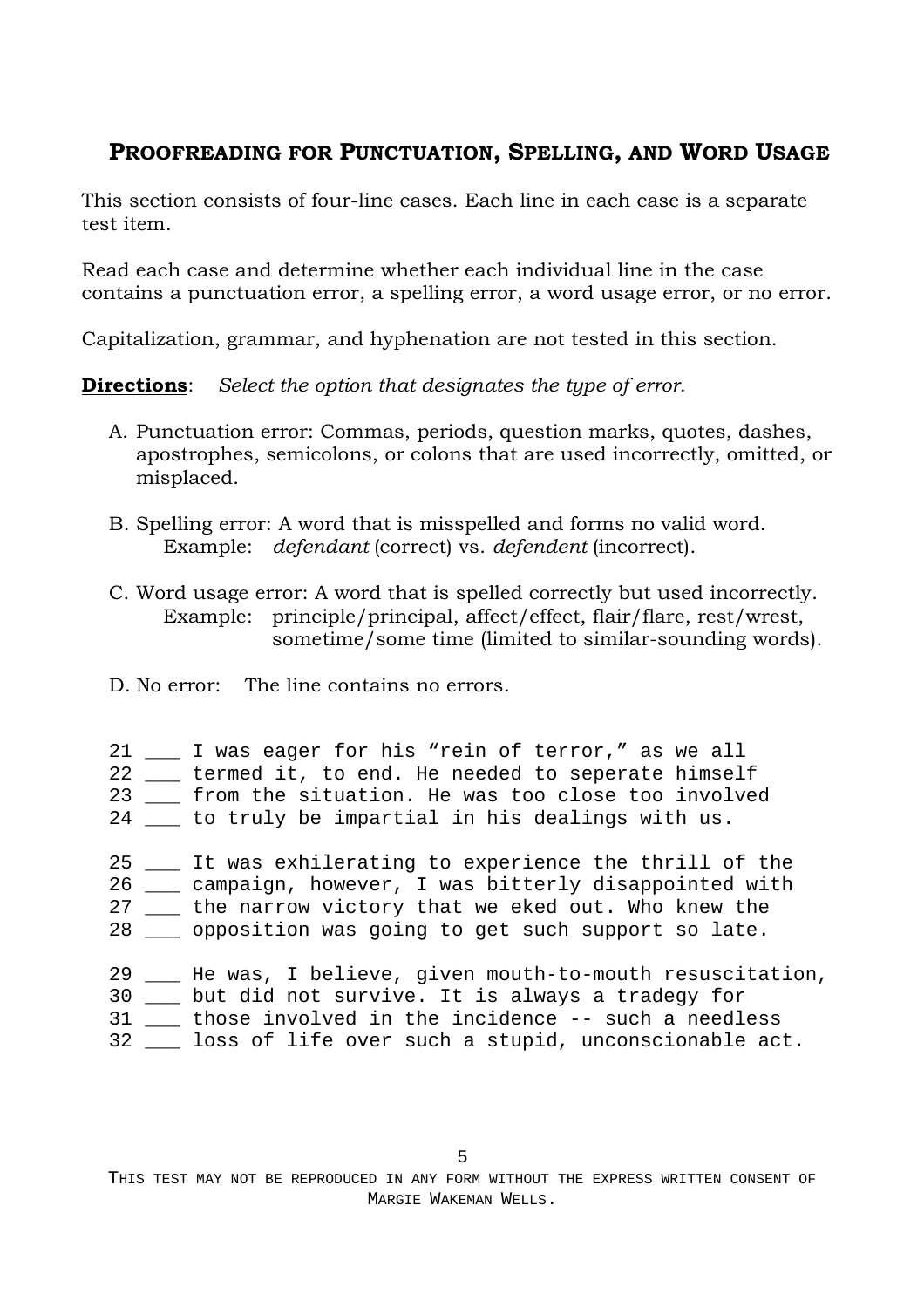33 \_\_\_ I was at the Harrises to see whether they had 34 \_\_\_ any further information on what had occurred? 35 \_\_\_ They were able to add little detail to the scraps of 36 of information that I had gleened from eyewitnesses. 37 \_\_\_ When he said to me, "What do you intend to do about 38 \_\_\_ this?" my answer was, "I intend to prosecute to the 39 \_\_\_ full extent of the law. He had pushed me beyond my 40 \_\_\_ ability to stomach the inadequate care he offered. 41 \_\_\_ What do you mean by, "the full force and effect of your 42 \_\_\_ office?" Do you mean to say that you finally intend to 43 \_\_\_ effect the changes we have been looking for at all 44 \_\_\_ levels of this ill-conceived poorly run operation. 45 \_\_\_ I called at 6:00, 6:15, 6:45, and 7:10, and I know 46 \_\_\_ Andrews, the COO, called a couple more times -- all 47 \_\_\_ to no avail. I felt she needed sometime, but this 48 \_\_\_ was ridiculous. She needed to get passed this. 49 \_\_\_ I am sure you are aware, Counsel, that your client 50 \_\_\_ has put himself in jeopardy by not appearing this 51 \_\_\_ morning, as ordered. He is not just in trouble with 52 \_\_\_ with probation, but also with the court system. 53 \_\_\_ There was not anymore need to have her on staff. She 54 \_\_\_ had completed the work which she had been hired to do. 55 \_\_\_ If her belief was that this was a permanent position, 56 \_\_\_ she was mistaken, she was misinformed. 57 \_\_\_ She was told she would have to forego the trip 58 \_\_\_ because of her condition. The infection was simply 59 \_\_\_ not under control and, if she decided to go with them, 60 \_\_\_ she would risk further damage to her system. 61 Would you please turn to page 54, line 14 and read 62 \_\_\_ that answer to yourself? When you have finished, if 63 \_\_\_ you would let me know I want to ask you about the

64 \_\_\_ words "absolute committment" that are there.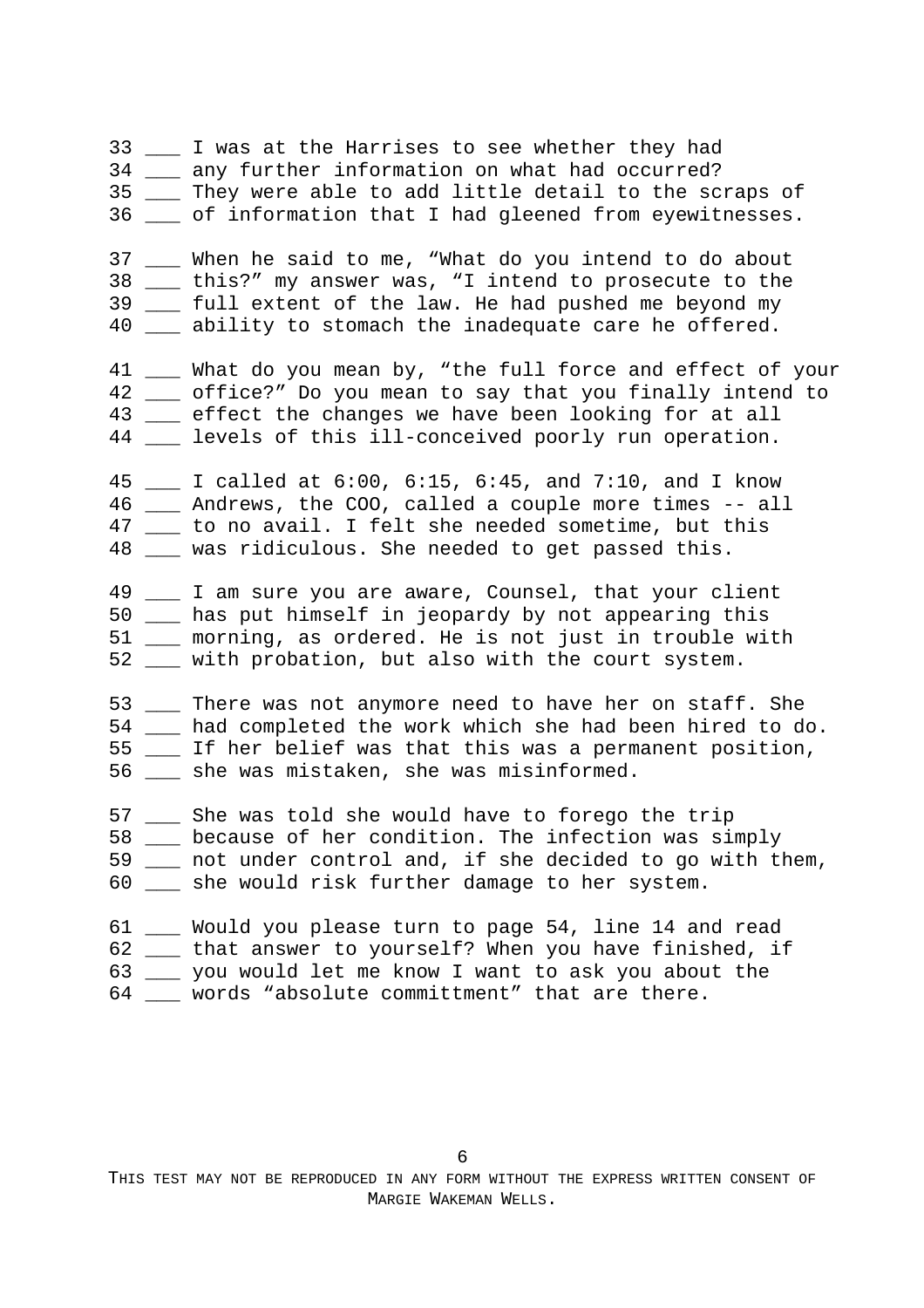65 \_\_\_ There were ever-increasing signs that he was in 66 \_\_\_ severe cardiac arrest, his pulse rate was twice 67 \_\_\_ what it should have been. He was, in my judgement, 68 on the verge of a serious, life-threatning event. 69 \_\_\_ I had been at work a couple of hours, and when I saw 70 \_\_\_ her exiting the office, wondered what she was doing. 71 \_\_\_ Did she think everyone of us was blind? Did she think 72 \_\_\_ we wouldn't see her condition -- she was intoxicated. 73 \_\_\_ I am wondering whether you knew the bills were 74 \_\_\_ fake? I know you said you were suspicious the whole 75 \_\_\_ time. The issue of counterfiet bills, as far as you 76 \_\_\_ knew had never been an issue; correct? 77 \_\_\_ It is the principle reason he did not perform -- his 78 \_\_\_ lack of self-confidence. He could not get past the 79 \_\_\_ disaster that had occured in his first attempt at 80 \_\_\_ public speaking. It is an exercise in futility for him.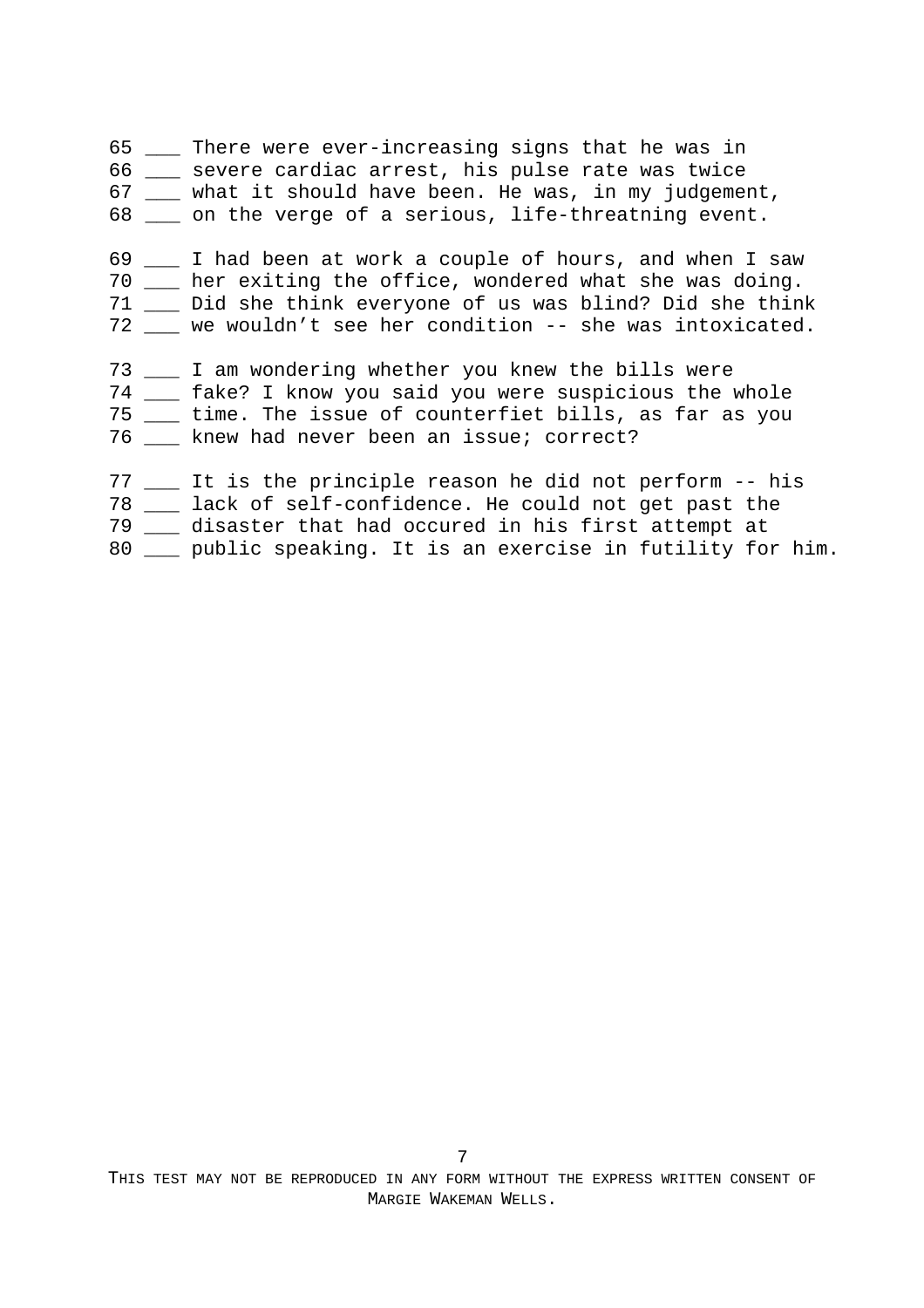#### **VOCABULARY**

**Directions**: Choose the word or phrase that is closest in meaning to the word *in capital letters.*  81. NULLIFY A) replace B) effectuate C) quash D) numb 82. RIBALD A) coarse B) jeering C) wrinkled D) common 83. SATURNINE A) earthly B) monstrous C) meteoric D) gloomy 84. PROVOCATIVE A) noisy B) pleading C) cranky D) stimulating 85. REPUGNANT A) homely B) impudent C) gross D) cranky 86. RECALCITRANT A) frivolous B) withdrawn C) needy D) unruly 87. WELTER A) jumble B) heat C) mire D) swelling 88. EMULATE A) imitate B) conform C) remember D) flow 89. AUSTERITY A) suffering B) severity C) poverty D) hostility 90. VERACITY A) hunger B) truthfulness C) lust D) acumen 91. RESCIND A) release B) pare C) annul D) return 92. JEOPARDY A) exile B) sorrow C) danger D) turmoil 93. EXACT A) insure B) criticize C) perform D) demand 94. VITIATE A) debase B) vindicate C) deny D) certify 95. PROFUNDITY A) depth B) vulgarity C) severity D) proclivity 96. LANGUISH A) relax B) enliven C) initiate D) pine 97. LARGESS A) enormity B) generosity C) anonymity D) quantity 98. LABYRINTH A) curiosity B) challenge C) maze D) setting 99. LAMENT A) celebrate B) rue C) squander D) ponder 100.IMMUTABLE A) absolute B) possible C) passive D) unreadable

<sup>8</sup>

THIS TEST MAY NOT BE REPRODUCED IN ANY FORM WITHOUT THE EXPRESS WRITTEN CONSENT OF MARGIE WAKEMAN WELLS.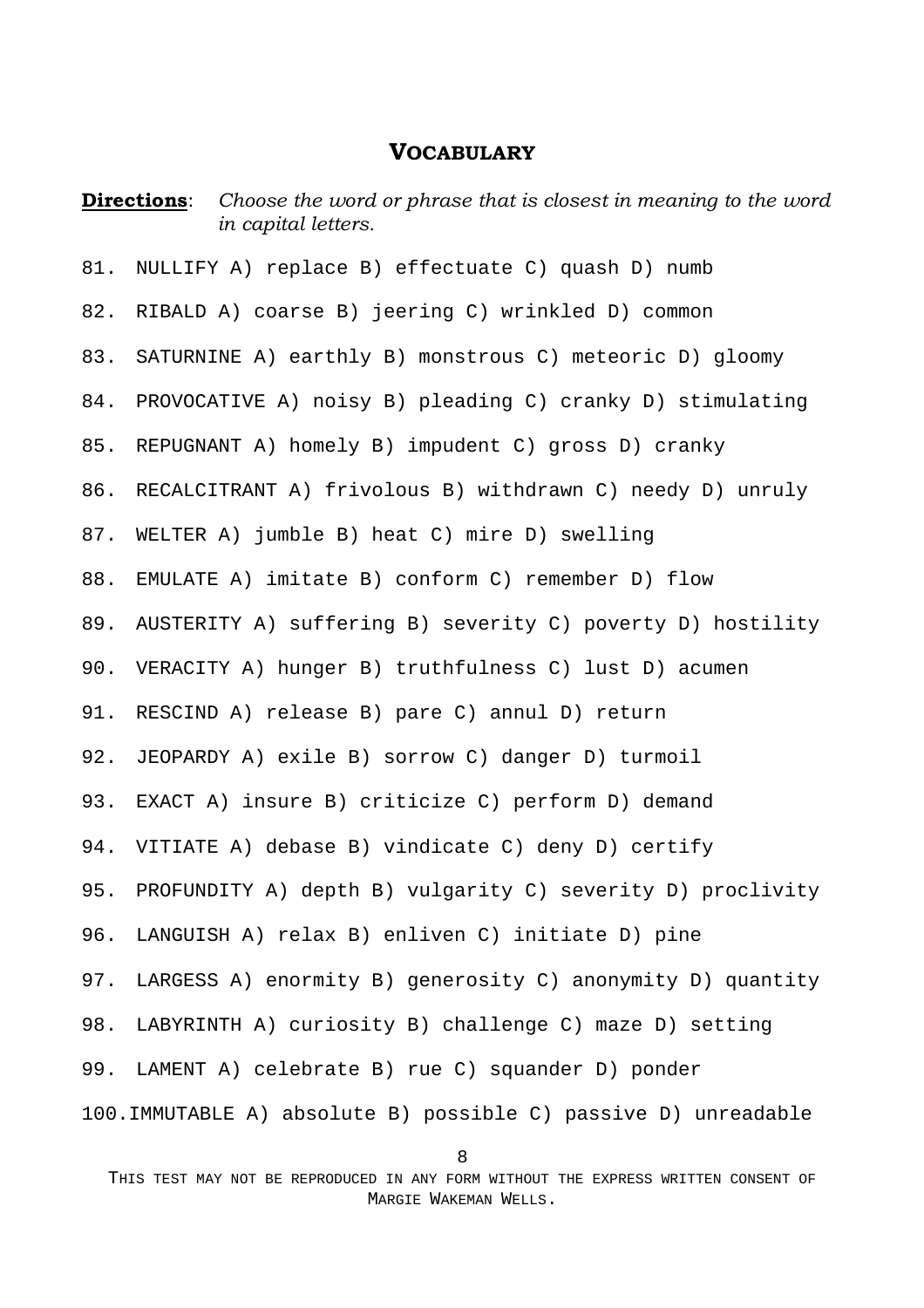# **MOCK CSR EXAM, FORM D (ANSWERS)**

## **THEORETICAL GRAMMAR, WORD USAGE, AND CAPITALIZATION**

The questions in this section are composed of four sentences that are identical except for the two words or word groups in each that are underlined.

| <b>Directions:</b> | Select the sentence in which both the underlined words or word                   |
|--------------------|----------------------------------------------------------------------------------|
|                    | groups are used correctly.                                                       |
| 1A.                | It is imperative that he come with Jason and me.                                 |
| B.                 | It is imperative that he come with Jason and I.                                  |
| $\mathsf{C}$ .     | It is imperative that he comes with Jason and me.                                |
| $D$ .              | It is imperative that he comes with Jason and I.                                 |
| 2A.                | He is able to do it better then me.                                              |
| <b>B</b> .         | He is able to do it better then I                                                |
| $\mathbf{C}$ .     | He is able to do it better than I.                                               |
| $D$ .              | He is able to do it better than me.                                              |
| 3A.                | Between you and me, he better not try that again.                                |
| <b>B.</b>          | Between you and I, he better not try that again.                                 |
| $\mathbf{C}$ .     | Between you and me, he had better not try that again.                            |
| $D$ .              | Between you and I, he had better not try that again.                             |
| 4A.                | I'd like to see if she is at her parents'.                                       |
| B.                 | I'd like to see whether she is at her parent's.                                  |
| $C$ .              | I'd like to see if she is at her parent's.                                       |
| D.                 | I'd like to see whether she is at her parents'.                                  |
| 5A.                | It had to be decided among the three after five week's                           |
|                    | delay in the shipment.                                                           |
| <b>B.</b>          | It had to be decided among the three after five weeks'<br>delay in the shipment. |
| $\mathsf{C}$ .     | It had to be decided between the three after five week's                         |
|                    | delay in the shipment.                                                           |
| D.                 | It had to be decided between the three after five weeks'                         |
|                    | delay in the shipment.                                                           |
|                    |                                                                                  |
| 6A.                | Was it you who everyone expects are to do it for me?                             |
| <b>B</b> .         | Was it you whom everyone expects are to do it for me?                            |
| $C$ .              | Was it you whom everyone expects is to do it for me?                             |
| $D$ .              | Was it you who everyone expects is to do it for me?                              |
|                    |                                                                                  |
|                    | 9                                                                                |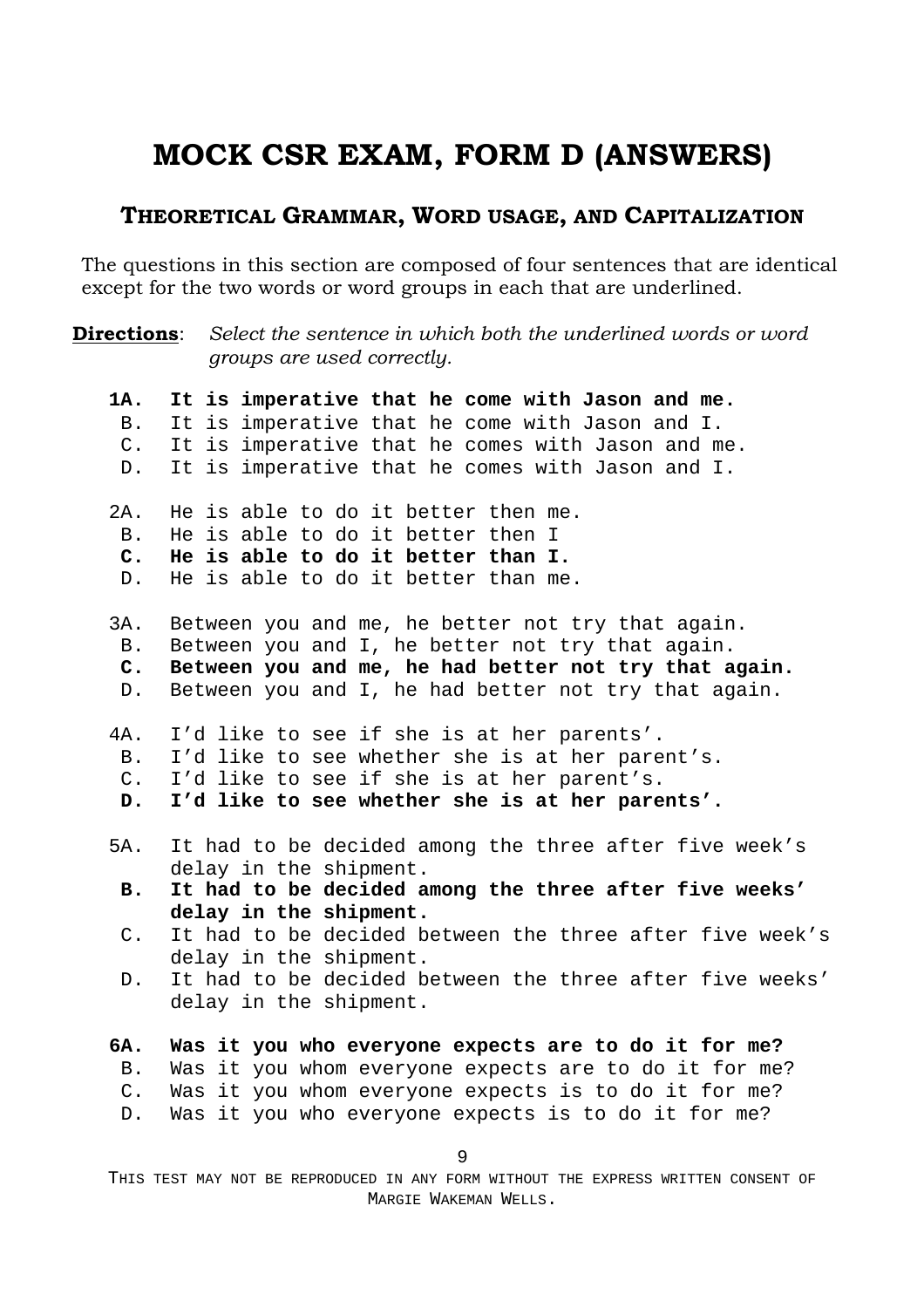- **7A. They intended to give it to whoever they deemed would do the better job between the office manager and his aide.** 
	- B. They intended to give it to whoever they deemed would do the best job between the office manager and his aide.
	- C. They intended to give it to whomever they deemed would do the better job between the office manager and his aide.
	- D. They intended to give it to whomever they deemed would do the best job between the office manager and his aide.
- 8A. There is no question about who's ideas are very different from mine.
	- B. There is no question about who's ideas are very different than mine.
	- C. There is no question about whose ideas are very different than mine.
	- **D. There is no question about whose ideas are very different from mine.**
- 9A. I intended to spend only a few minutes to see whether Maria and her could go with us.
	- B. I only intended to spend a few minutes to see whether Maria and her could go with us.
	- **C. I intended to spend only a few minutes to see whether Maria and she could go with us.**
	- D. I only intended to spend a few minutes to see whether Maria and she could go with us.
- 10A. That one seemed to be broke even though most of them were okay.
	- B. That one seemed to be broke even though most of them was okay.
	- C. That one seemed to be broken even though most of them was okay.
	- **D. That one seemed to be broken even though most of them were okay.**
- 11A. It went smoother the first night than on any other night that we spent with the Ortizes.
	- B. It went smoother the first night than on any other night that we spent with the Ortiz's.
	- C. It went more smoothly the first night than on any other that we spent with the Ortiz's.
	- **D. It went more smoothly the first night than on any other that we spent with the Ortizes.**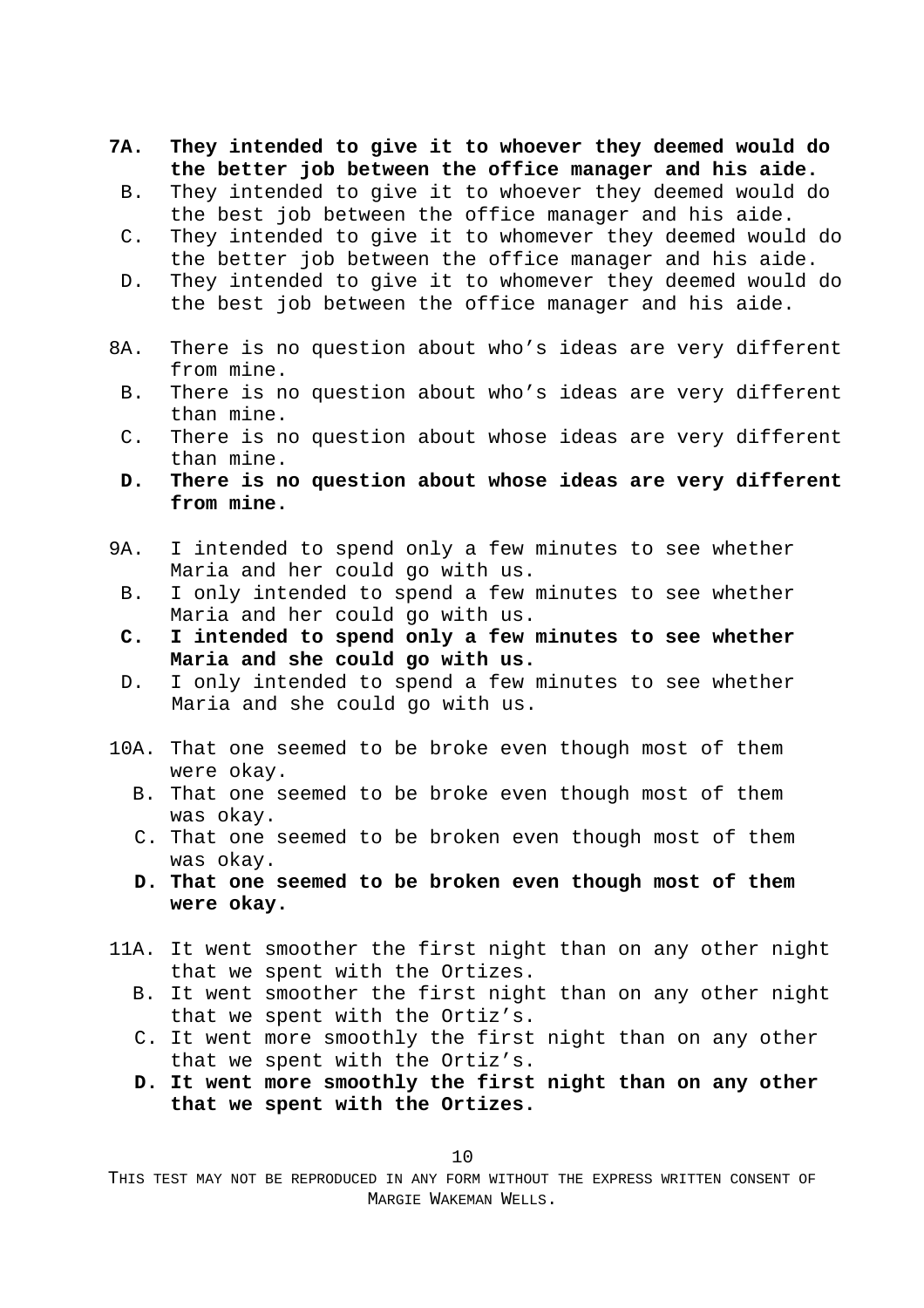- 12A. She had laid there too long and had trouble getting into a comfortable position.
	- **B. She had lain there too long and had trouble getting into a comfortable position.**
	- C. She had lain there too long and had trouble getting in to a comfortable position.
	- D. She had laid there too long and had trouble getting in to a comfortable position.
- 13A. Either the aides or the boss has to take responsibility for getting Jim and you a copy.
	- B. Either the aides or the boss have to take responsibility for getting Jim and you a copy.
	- **C. Either the aides or the boss has to take responsibility for getting you and Jim a copy.**
	- D. Either the aides or the boss have to take responsibility for getting you and Jim a copy.
- 14A. My preference when it comes to whether there are less helpers and assistants is the more hands, the better.
	- **B. My preference when it comes to whether there are fewer helpers and assistants is the more hands, the better.**
	- C. My preference when it comes to whether there are less helpers and assistants are the more hands, the better.
	- D. My preference when it comes to whether there are fewer helpers and assistants are the more hands, the better.
- 15A. How many of them can we count on to make sure that her and her family and friends has what they need?
	- B. How many of them can we count on to make sure that her and her family and friends have what they need?
	- C. How many of them can we count on to make sure that she and her family and friends has what they need?
	- **D. How many of them can we count on to make sure that she and her family and friends have what they need?**
- **16A. Every man and woman is going to have to choose which one of the candidates who are running should win.**
	- B. Every man and woman are going to have to choose which one of the candidates who are running should win.
	- C. Every man and woman are going to have to choose which one of the candidates who is running should win.
	- D. Every man and woman is going to have to choose which one of the candidates who is running should win.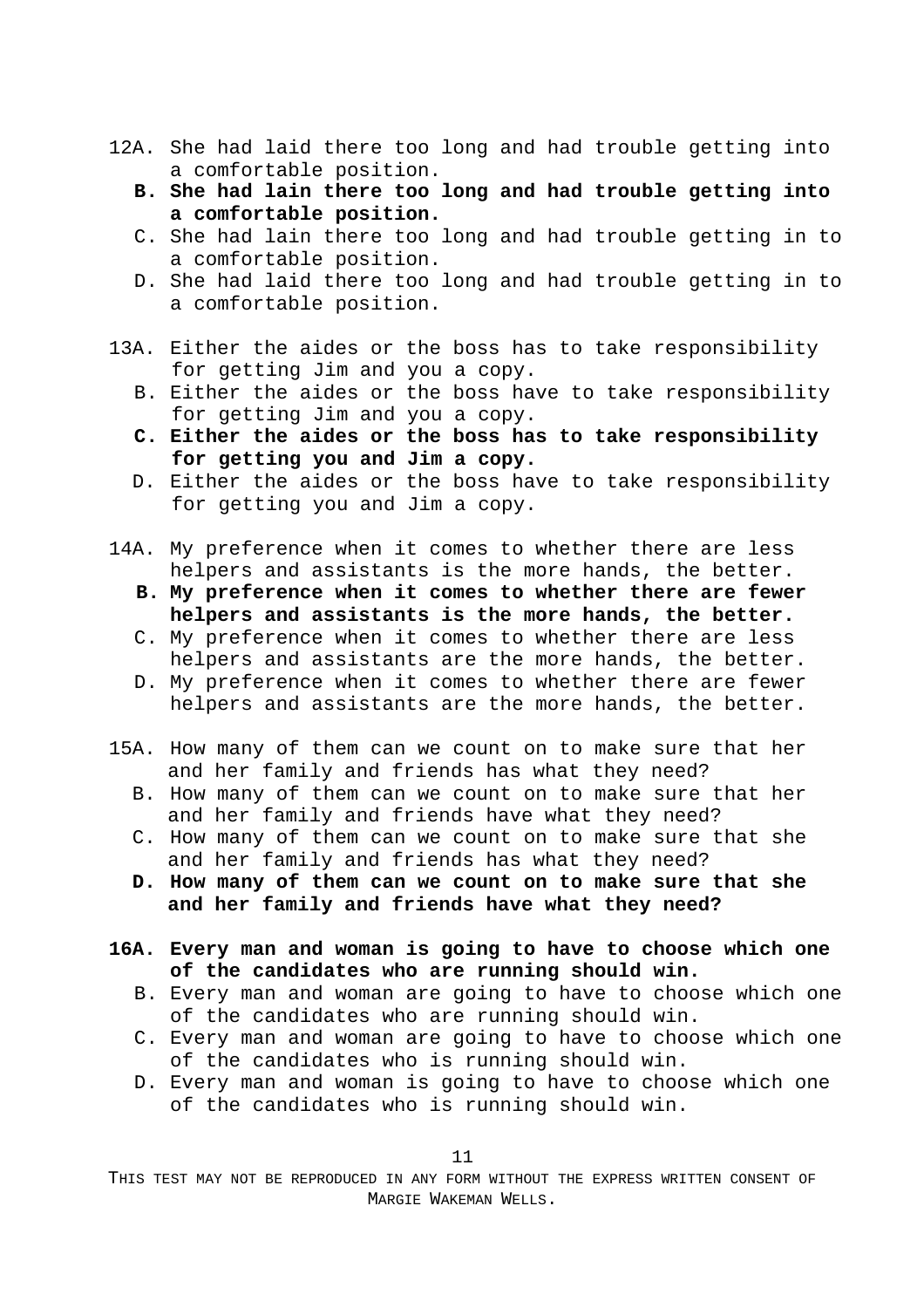- **17A. The number of calls we took for those two weeks is higher than we -- Ray, Sue, and I -- had expected.**
	- B. The number of calls we took for those two weeks is higher than we -- Ray, Sue, and me -- had expected.
	- C. The number of calls we took for those two weeks are higher than we -- Ray, Sue, and  $I$  -- had expected.
	- D. The number of calls we took for those two weeks are higher than we -- Ray, Sue, and me -- had expected.
- **18A. Every one of the girls who were there was called later**.
	- B. Everyone of the girls who were there were called later.
	- C. Every one of the girls who were there were called later.
	- D. Everyone of the girls who were there was called later.
- 19A. The three men -- Davidson, Harris, and he -- are known to own thousands of dollar's worth of jewels. B. The three men -- Davidson, Harris, and him -- are known
	- to own thousands of dollar's worth of jewels.
	- **C. The three men -- Davidson, Harris, and he -- are known to own thousands of dollars' worth of jewels.**
	- D. The three men -- Davidson, Harris, and him -- are known to own thousands of dollars' worth of jewels.
- 20A. He demanded that she is there to see Bob and Jo's baby
	- B. He demanded that she is there to see Bob's and Jo's baby.
	- **C. He demanded that she be there to see Bob and Jo's baby.**
	- D. He demanded that she be there to see Bob's and Jo's baby.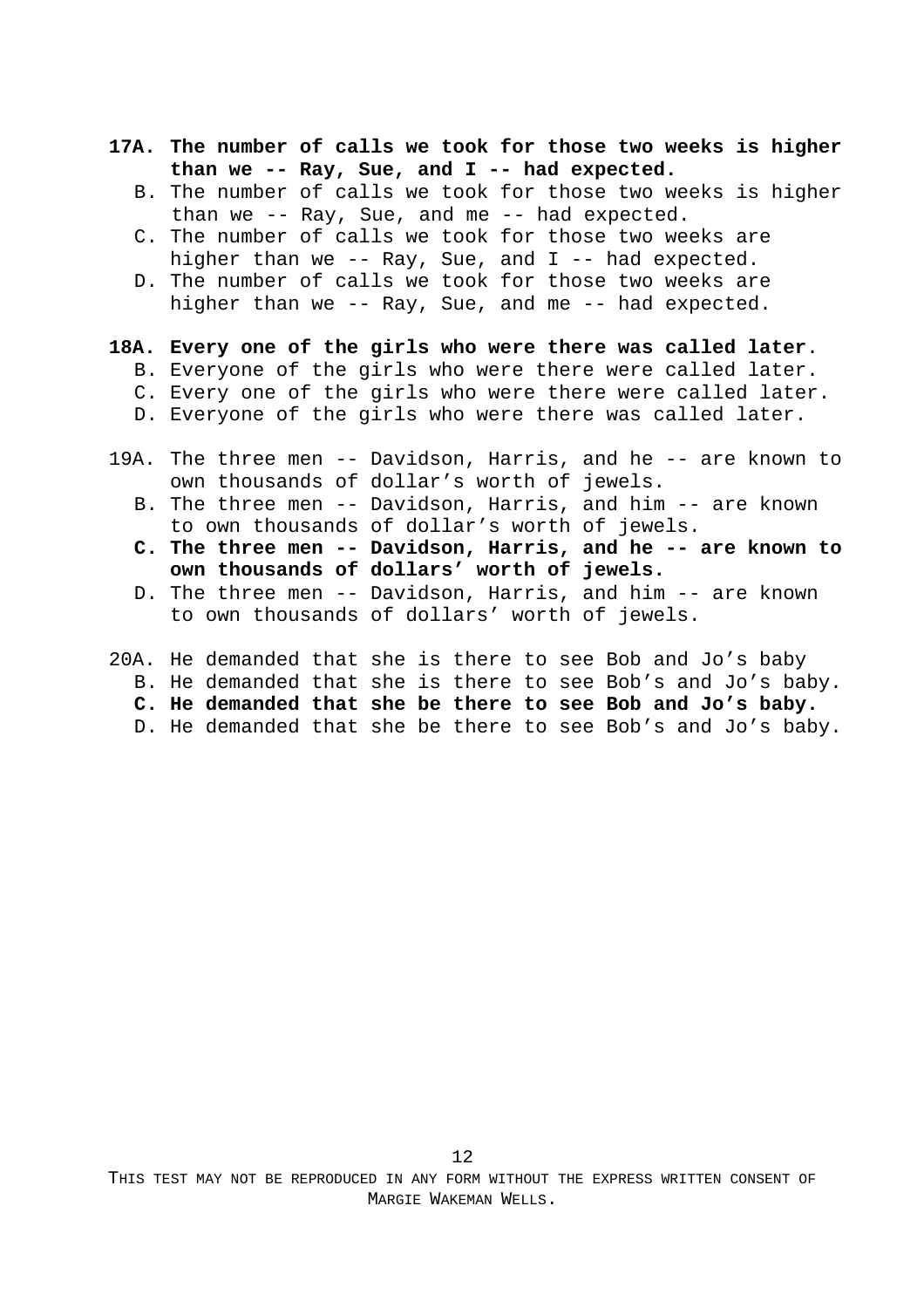### **PROOFREADING FOR PUNCTUATION, SPELLING, AND WORD USAGE**

This section consists of four-line cases. Each line in each case is a separate test item.

Read each case and determine whether each individual line in the case contains a punctuation error, a spelling error, a word usage error, or no error.

Capitalization, grammar, and hyphenation are not tested in this section.

**Directions**: *Select the option that designates the type of error*.

- A. Punctuation error: Commas, periods, question marks, quotes, dashes, apostrophes, semicolons, or colons that are used incorrectly, omitted, or misplaced.
- B. Spelling error: A word that is misspelled and forms no valid word. Example: *defendant* (correct) vs. *defendant* (incorrect).
- C. Word usage error: A word that is spelled correctly but used incorrectly. Example: principle/principal, affect/effect, flair/flare, rest/wrest, sometime/some time (limited to similar-sounding words).
- D. No error: The line contains no errors.

|  | 21 _C_ I was eager for his "rein of terror," as we all |
|--|--------------------------------------------------------|
|  | 22 B termed it, to end. He needed to seperate himself  |
|  | 23 A from the situation. He was too close too involved |
|  | 24 D to truly be impartial in his dealings with us.    |

25 \_B\_ It was exhilerating to experience the thrill of the 26 \_A\_ campaign, however, I was bitterly disappointed with 27 \_D\_ the narrow victory that we eked out. Who knew the 28 \_A\_ opposition was going to get such support so late.

29 \_A\_ He was, I believe, given mouth-to-mouth resuscitation, 30 \_B\_ but did not survive. It is always a tradegy for 31 \_C\_ those involved in the incidence -- such a needless 32 \_D\_ loss of life over such a stupid, unconscionable act.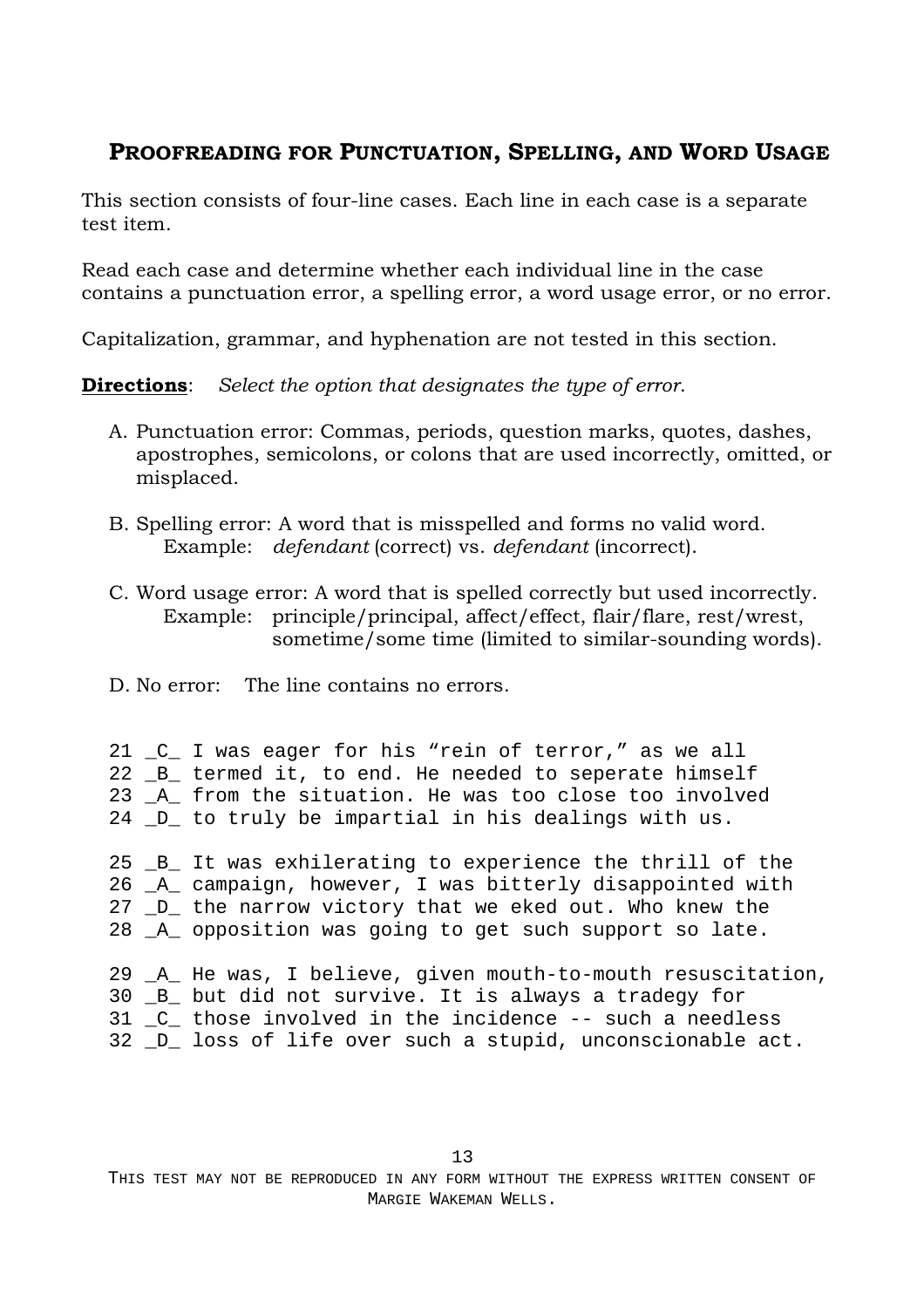33 \_A\_ I was at the Harrises to see whether they had 34 \_A\_ any further information on what had occurred? 35 \_D\_ They were able to add little detail to the scraps of 36 B of information that I had gleened from eyewitnesses.

37 \_D\_ When he said to me, "What do you intend to do about 38 \_A\_ this?" my answer was, "I intend to prosecute to the 39 \_A\_ full extent of the law. He had pushed me beyond my 40 \_D\_ ability to stomach the inadequate care he offered.

41 A What do you mean by, "the full force and effect of your 42 \_D\_ office?" Do you mean to say that you finally intend to 43 \_D\_ effect the changes we have been looking for at all 44 \_A\_ levels of this ill-conceived poorly run operation.

45 \_A\_ I called at 6:00, 6:15, 6:45, and 7:10, and I know 46 \_D\_ Andrews, the COO, called a couple more times -- all 47 C to no avail. I felt she needed sometime, but this 48 \_C\_ was ridiculous. She needed to get passed this.

49 \_D\_ I am sure you are aware, Counsel, that your client 50 \_D\_ has put himself in jeopardy by not appearing this 51 \_A\_ morning, as ordered. He is not just in trouble with 52 \_A\_ with probation, but also with the court system.

53 \_C\_ There was not anymore need to have her on staff. She 54 D had completed the work which she had been hired to do. 55 \_D\_ If her belief was that this was a permanent position, 56 \_A\_ she was mistaken, she was misinformed.

57 \_C\_ She was told she would have to forego the trip 58 \_D\_ because of her condition. The infection was simply 59 \_A\_ not under control and, if she decided to go with them, 60 \_D\_ she would risk further damage to her system.

61 \_A\_ Would you please turn to page 54, line 14 and read 62 \_A\_ that answer to yourself? When you have finished, if 63 \_A\_ you would let me know I want to ask you about the 64 B words "absolute committment" that are there.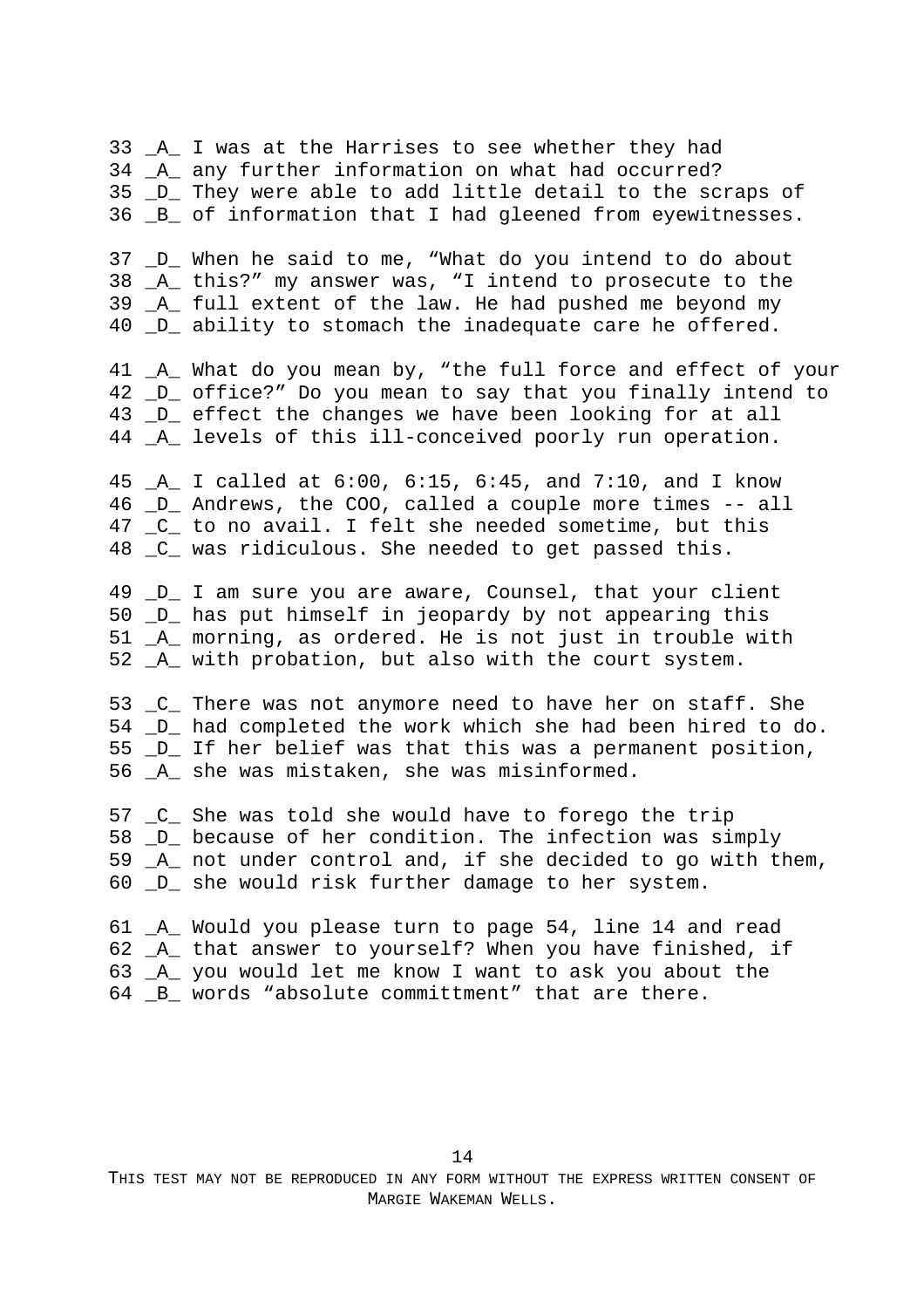65 \_D\_ There were ever-increasing signs that he was in 66 \_A\_ severe cardiac arrest, his pulse rate was twice 67 \_B\_ what it should have been. He was, in my judgement, 68 B on the verge of a serious, life-threatning event. 69 \_A\_ I had been at work a couple of hours, and when I saw 70 D her exiting the office, wondered what she was doing. 71 \_C\_ Did she think everyone of us was blind? Did she think 72 \_A\_ we wouldn't see her condition -- she was intoxicated. 73 \_D\_ I am wondering whether you knew the bills were 74 \_A\_ fake? I know you said you were suspicious the whole 75 \_B\_ time. The issue of counterfiet bills, as far as you 76 \_A\_ knew had never been an issue; correct? 77 \_C\_ It is the principle reason he did not perform -- his 78 \_D\_ lack of self-confidence. He could not get past the 79 \_B\_ disaster that had occured in his first attempt at

80 \_D\_ public speaking. It is an exercise in futility for him.